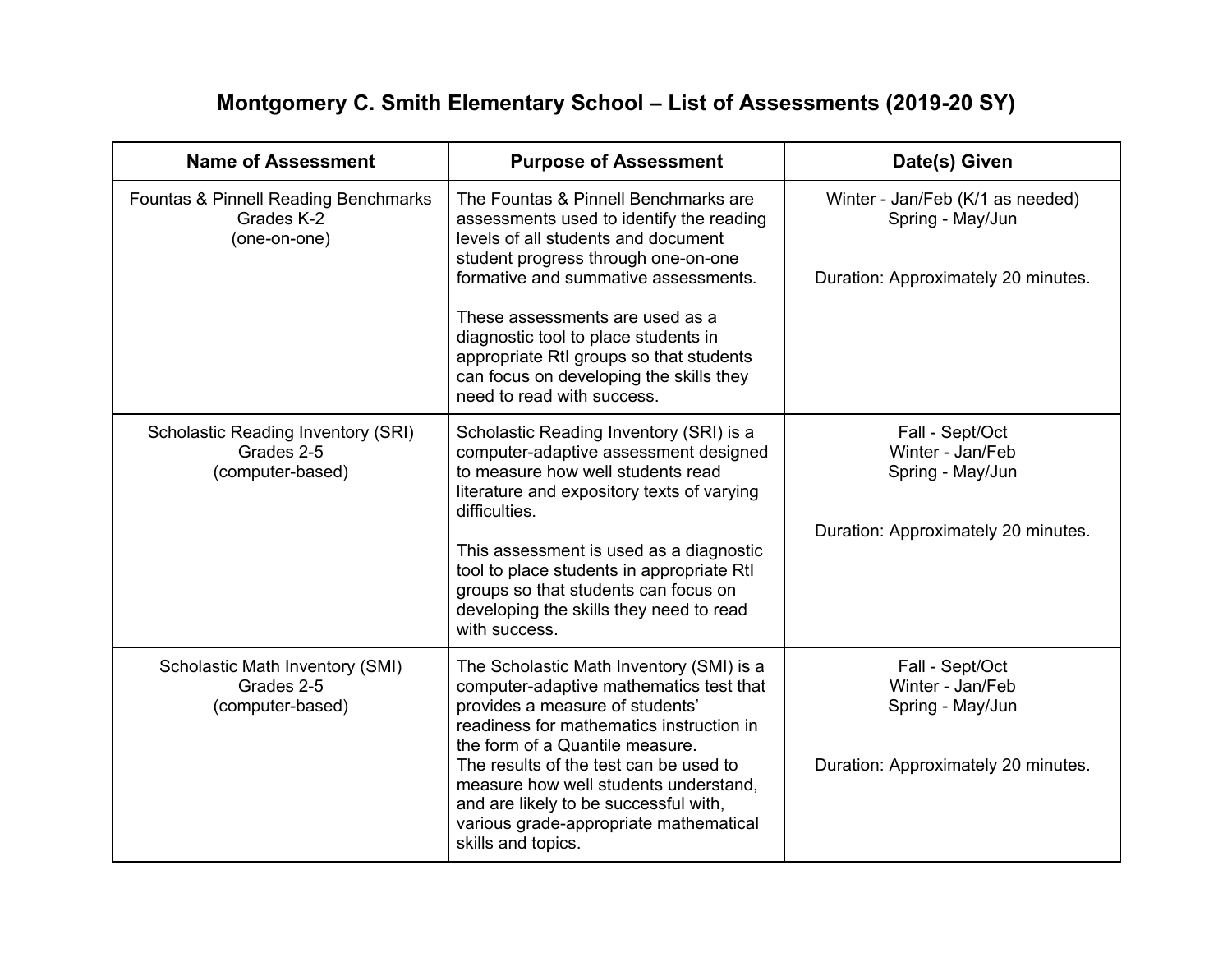|                                                                                  | Students are placed into appropriate RtI<br>groups based on their SMI data.                                                                                                                                                                                                                                                                                                                                                                               |                                                                                                                                                                                                                               |
|----------------------------------------------------------------------------------|-----------------------------------------------------------------------------------------------------------------------------------------------------------------------------------------------------------------------------------------------------------------------------------------------------------------------------------------------------------------------------------------------------------------------------------------------------------|-------------------------------------------------------------------------------------------------------------------------------------------------------------------------------------------------------------------------------|
| Linklt! Benchmark Assessments for ELA<br>and Math<br>Grades 3-5<br>(paper-based) | Benchmark assessments are<br>administered to students three times a<br>year as a way of gauging where students<br>stand in regards to their grasp of the<br>coursework/subjects being taught.<br>Classroom teachers analyze the student-<br>level and grade-level data to determine<br>what instructional changes need to be<br>made to help students master the grade<br>level standards.                                                                | Fall - Sept/Oct<br>Winter - Jan/Feb<br>Spring - May/Jun<br>Duration: No time limit. Typically 60<br>minutes per day per test session.                                                                                         |
| FastBridge for ELA and Math<br>Grades K-5<br>(computer-based and one-on-one)     | FastBridge is designed for universal<br>screening, progress monitoring, and<br>program evaluation in Reading and Math.<br>This assessment is used to place<br>students in appropriate RtI groups so that<br>students can focus on developing the<br>skills they need to read and complete<br>math applications with success.                                                                                                                              | Fall - Sept/Oct<br>Winter - Jan/Feb<br>Spring - May/Jun<br>Times vary by grade level. Total testing<br>time ranges from 10 minutes to 30<br>minutes per subject area.                                                         |
| NYS ELA and Math Assessments<br>Grades 3-5<br>(paper-based)                      | Mandated by the federal government,<br>New York State administers ELA/Literacy<br>and Mathematics Common Core tests<br>intended to provide students, families,<br>educators, and the public better measures<br>of student proficiency in the knowledge<br>and skills students need to succeed in<br>college and careers.<br>Classroom teachers analyze the student-<br>level and grade-level data to determine<br>what instructional/programmatic changes | ELA: March 25 - March 27<br>Math: April 21 - April 23<br>Duration: No time limit. Typically 90<br>minutes per day for each content area.<br>Buildings choose 2 days in which to give<br>the assessments for each grade level. |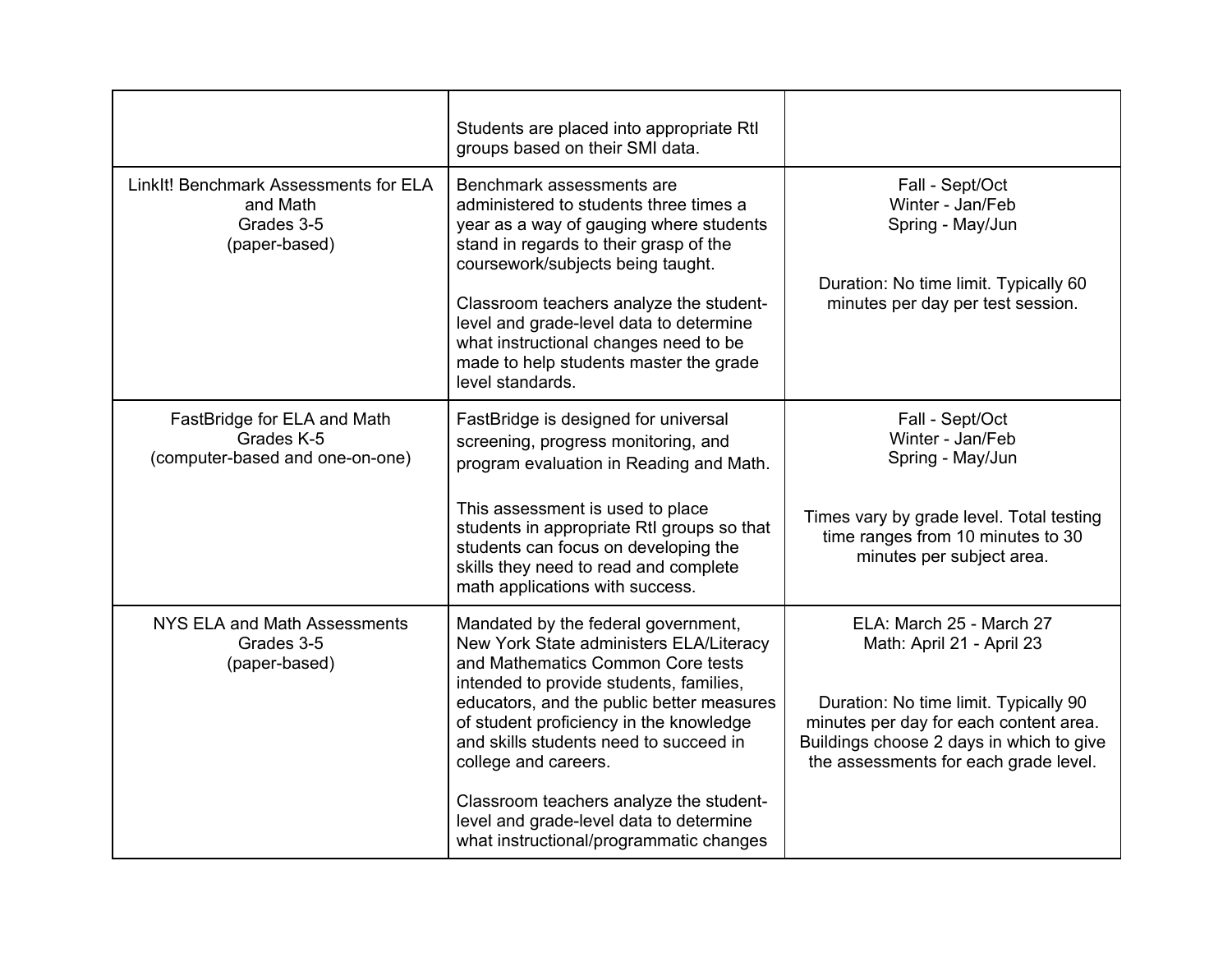|                                                                                                                                                                           | need to be made to help students master<br>the grade level standards.                                                                                                                                                                                                                                                                                                                                                                                                                         |                                                                                                                                                                                       |
|---------------------------------------------------------------------------------------------------------------------------------------------------------------------------|-----------------------------------------------------------------------------------------------------------------------------------------------------------------------------------------------------------------------------------------------------------------------------------------------------------------------------------------------------------------------------------------------------------------------------------------------------------------------------------------------|---------------------------------------------------------------------------------------------------------------------------------------------------------------------------------------|
| <b>NYS Science Assessments</b><br>Grades 4<br>(paper-based and performance)                                                                                               | Mandated by the federal government,<br>New York State administers Science tests<br>intended to provide students, families,<br>educators, and the public better measures<br>of student proficiency in the knowledge<br>and skills outlined in the NYS Science<br>standards.<br>Classroom teachers analyze the student-<br>level and grade-level data to determine<br>what instructional/programmatic changes<br>need to be made to help students master<br>the grade level standards.          | Written - June 1<br>Performance: May 18 - May 29<br>Duration of Written Portion: Approximately<br>60 minutes.<br><b>Duration of Performance Portion:</b><br>Approximately 45 minutes. |
| <b>NYS Alternate Assessment</b><br>Grades 3-5 SPED students<br>(computer-based)                                                                                           | NYSAA is part of the New York State<br>testing program that measures attainment<br>of the State's learning standards in the<br>areas of English language arts (ELA),<br>mathematics, and science for all students<br>with severe disabilities in Grades 3-8 and<br>high school.<br>Classroom teachers analyze the student-<br>level data to determine what<br>instructional/programmatic changes need<br>to be made to help students improve the<br>skills required for routine, daily tasks. | March 9 - June 5<br>Duration: Approximately 30 minutes total<br>per subject area.                                                                                                     |
| NYSESLAT (New York State English as a<br>Second Language Achievement Test<br>Grades 2-5 ELLs<br>(paper-based and one-on-one)<br>This State assessment is given to ELLs in | The New York State English as a Second<br>Language Achievement Test<br>(NYSESLAT) continues New York State's<br>efforts to provide English Language<br>Learners with a test that is consistent with<br>the Common Core, the New Language<br>Progressions, and current advances in                                                                                                                                                                                                             | Listening, Reading, Writing:<br>May 4 - May 15<br>Speaking: April 6 - May 15<br>Duration: No time limit. Typically 30<br>minutes per modality (reading, writing,                      |